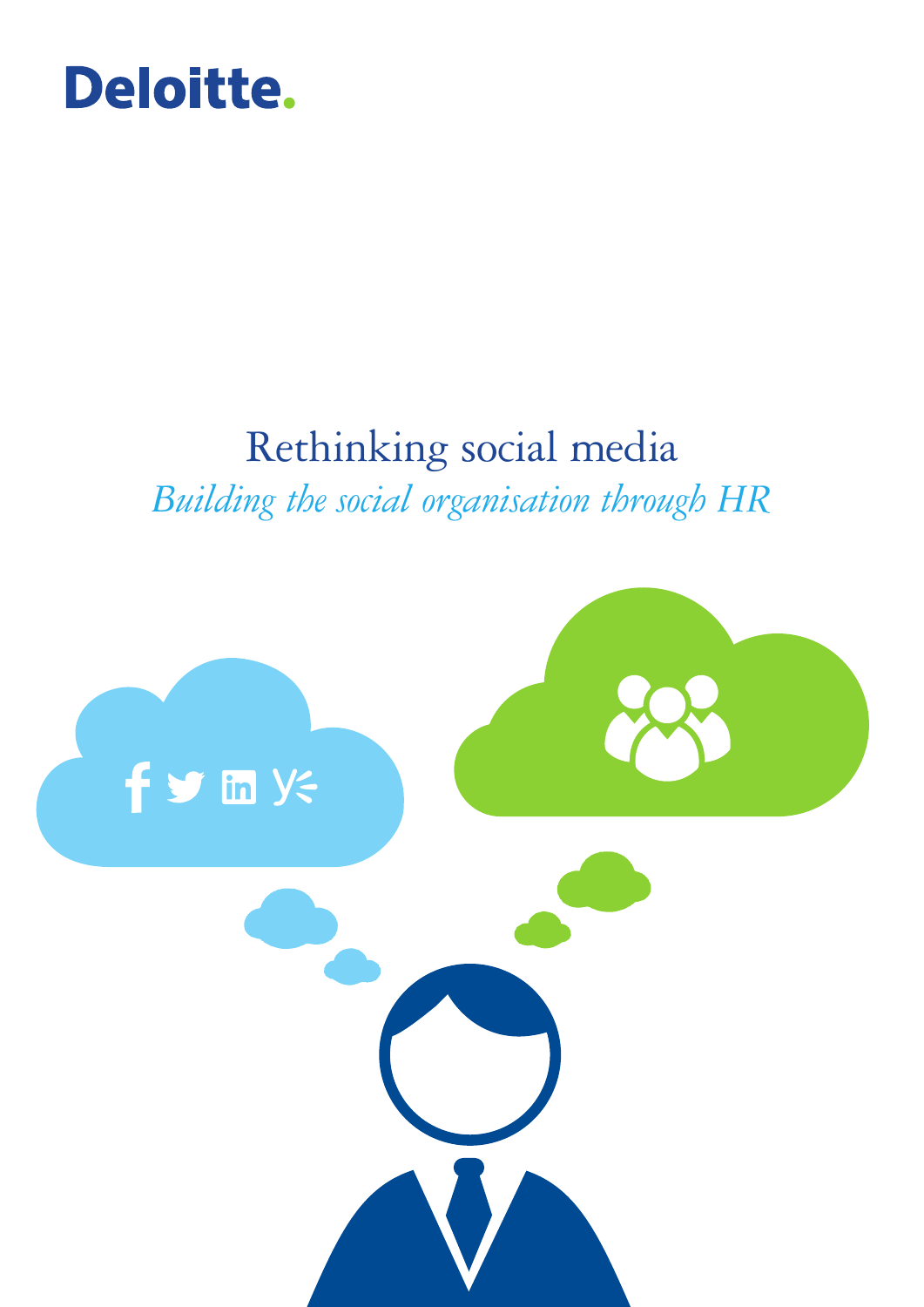## Foreword

The Australian Human Resources Institute and Deloitte's Centre for the Edge have come together to produce this Point of View (PoV) for human resources (HR) practitioners and others interested in driving value from social media and social software, both externally and internally.

This PoV was prepared in two parts: a survey of current HR practices around social media usage and an in-depth analysis of the survey's findings. The survey delved into the current state of social media usage in Australian organisations from the perspective of HR practitioners. A total of 502 respondents answered questions about current usage, experiences, attitudes and practices within their organisations.

After analysing these results, we applied Centre for the Edge research into the ways social media can drive benefits within organisations. This research includes work with MIT Sloan Management Review to assess the use of social media in United States–based businesses. It also draws from the research paper Metrics That Matter, which identifies how organisations can use social software to target the areas that provide the greatest return.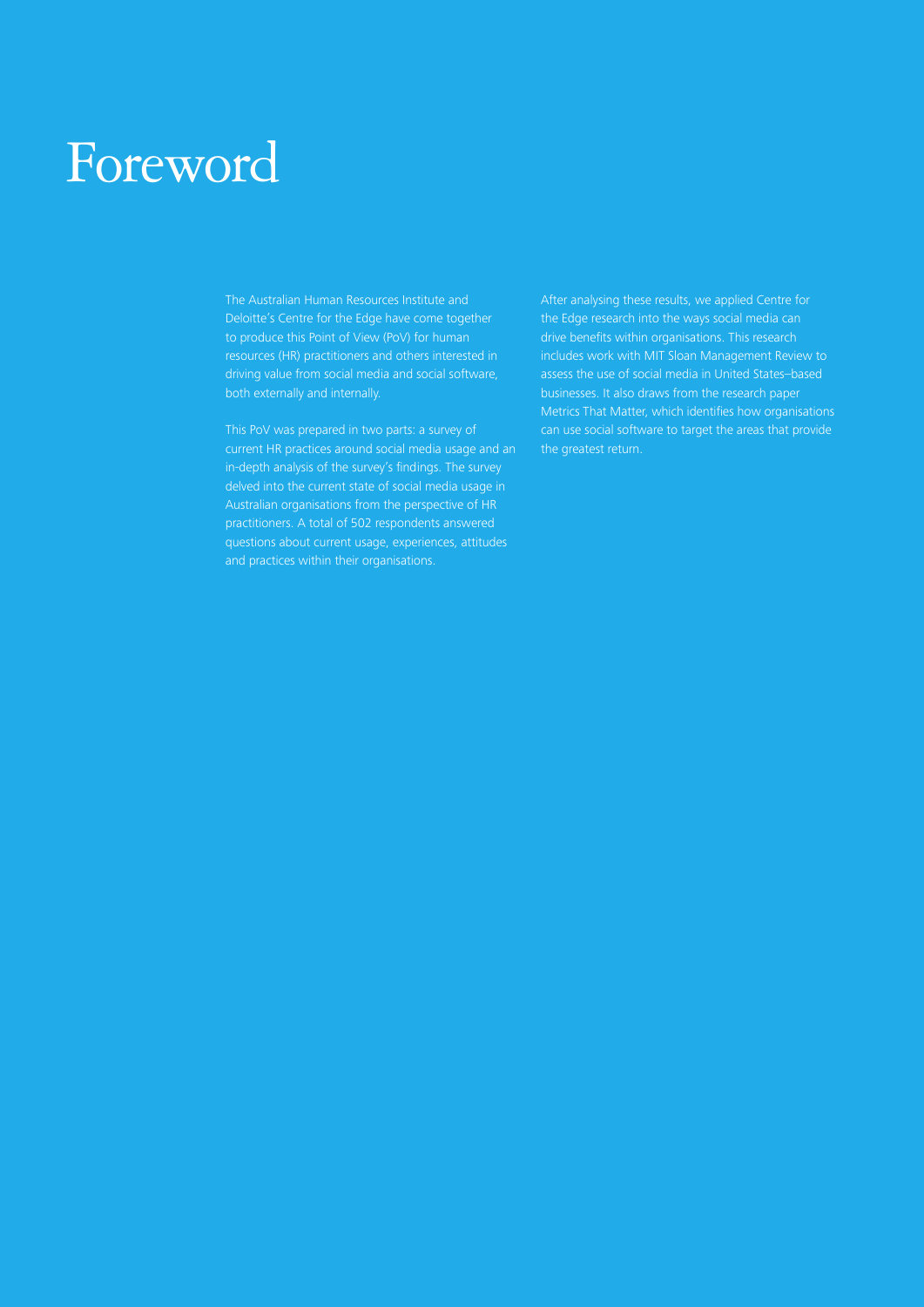## **Contents**

| <b>Research findings</b>                                | 6               |
|---------------------------------------------------------|-----------------|
| About the respondents                                   | 8               |
| <b>Business benefits</b>                                | 10              |
| <b>Managing exceptions</b>                              | 11              |
| Westfield case study: using Yammer to manage exceptions | 12 <sub>2</sub> |
| <b>Accelerating communication</b>                       | 13              |
| <b>Driving engagement</b>                               | 14              |
| Improving recruitment experiences                       | 15              |
| Reducing training and travel costs                      | 16              |
| Using Yammer as an efficient team-building tool         | 17              |
| <b>Next steps</b>                                       | 18              |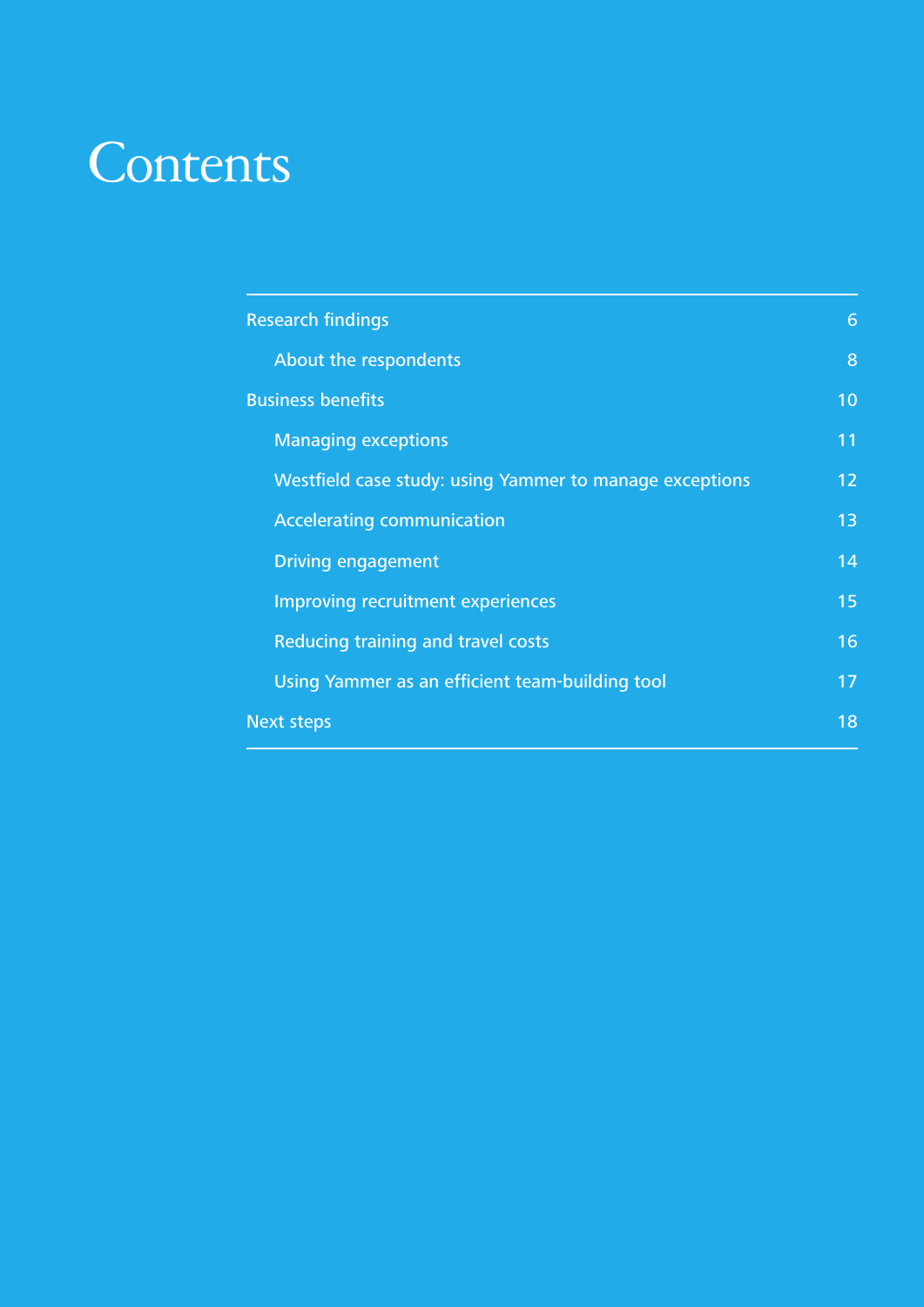## Executive summary

Rapid technological innovation has created a more dynamic and connected world. In response to this shift, companies are beginning to use a wide array of social software technologies to improve their internal processes. These tools connect employees, simplify internal knowledge flow and unleash returns through enhanced productivity. As this technological evolution continues, social tools will become the collaborative fabric of successful organisations in the future.

When used with a clear purpose, social tools – which we identify as internal social platforms as well as public social media networks (see below) – can enrich internal communications and greatly contribute to an organisation's prosperity. However, the experiences of organisations without a pronounced strategy or policy tell a very different story. Such indistinct initiatives are at risk of being derailed by isolated cases of inappropriate use that prompt restrictive policies to protect the business.

The Deloitte and AHRI survey of HR practitioners investigated how social tools were being used to achieve business outcomes. We asked these practitioners what sort of policies they had in place and why, and the results suggest that Australian businesses need to rethink the way they approach social media.

Despite being aware of its benefits, Australian businesses are nearly four years behind the US and Britain in using social software.<sup>1</sup> With only 25 per cent of organisations using social platforms to facilitate HR and people management practices, there is a risk that social tools are being overlooked.

This raises the question: How do Australian businesses think of social media? According to our research, most still don't see it as essential. Instead, companies tend to perceive social as an ad hoc branding platform or a risk to productivity and business image – or both. Our survey showed that 51 per cent of respondents use social tools for work purposes. Despite this, only 46 per cent of these organisations had policies in place defining how they should be used. The respondents identified the main barriers to use as a lack of awareness and understanding of social tools, concern about the associated risks, unresolved concerns over productivity, and uncertainty over how to match different media to appropriate business practices.

The key thing for Australian businesses to understand is that employees' familiarity with social media is an asset. As the workings of social media are now deeply ingrained in most workforces, this innate knowledge presents latent skills that could help businesses to improve internal operations and productivity.

HR departments in particular stand to reap substantial benefits from adopting organisation-specific social platforms for on-boarding and training employees. Businesses seeking better ways to handle unexpected difficulties, or 'exceptions', also have much to gain by using social tools. Other benefits include lower communication costs, greater employee engagement, and more efficient recruiting processes.

However, it isn't enough to understand the benefits of social software – Australian businesses need to articulate where they stand. Organisations will not gain from social tools without clearly defined policies outlining how they are to be used. They should also put measures in place to better monitor how social software is being used within the organisation.

1 'Social media uptake slow', Clare Kermond, The Age,  $8$  July 2011, www. theage.com.au/business/ social-media-uptake-slow-20110707-1h4o1.html.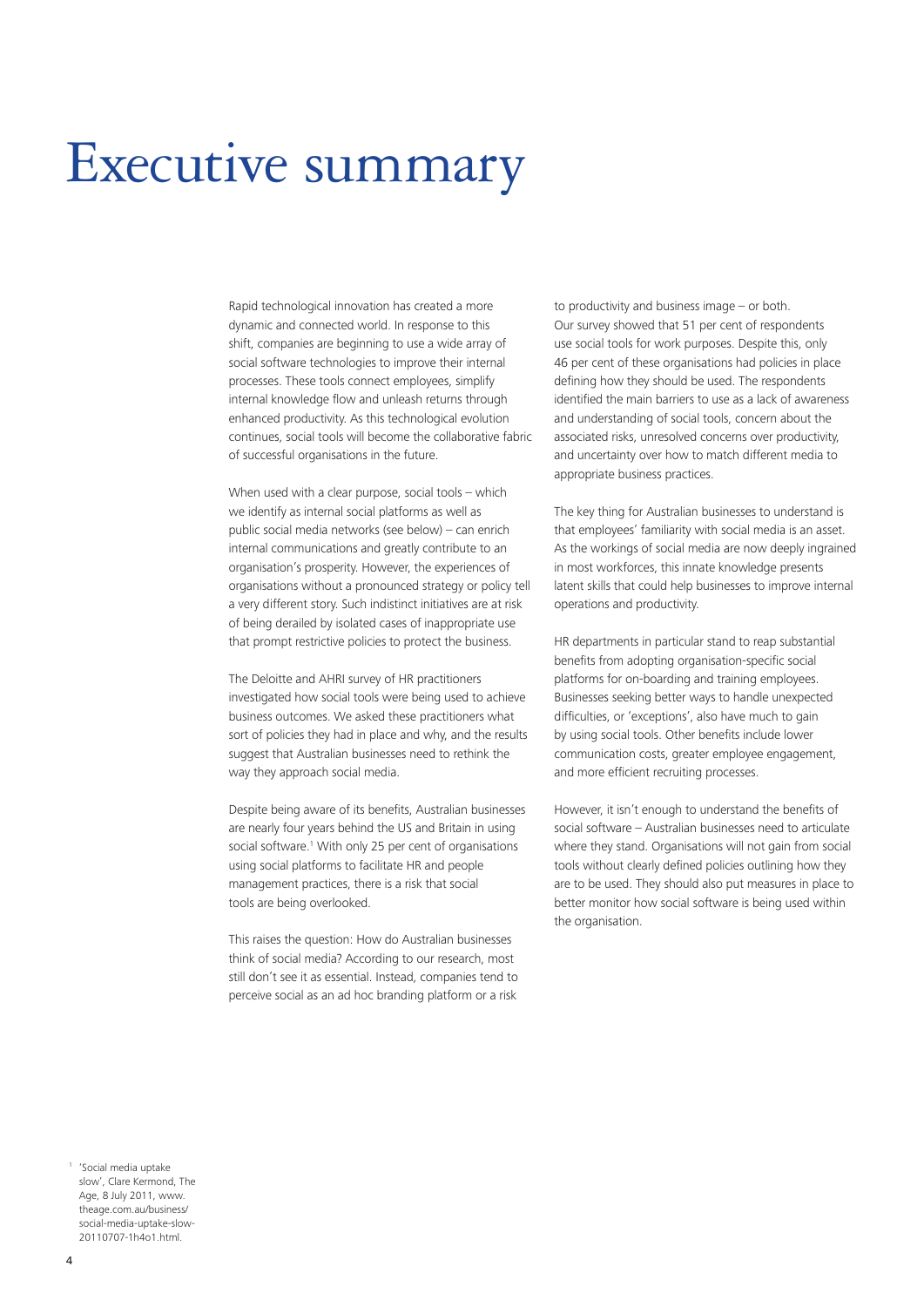#### **Defining social tools**

In many ways, social tools take the basic function of email to new levels of efficiency and flexibility. They enable quicker and more dynamic communication, both between businesses and customers, and among staff members within businesses. A key component of social software tools is the connections they establish. For the purposes of this report, Deloitte uses the term 'social tools' to cover both public networks and internal tools, including:

#### Public networks

- Facebook
- LinkedIn
- Twitter
- YouTube
- Instagram
- Product information and advice forums such as User Voice, Get Satisfaction and Lithium Social Support
- Blogs.

#### Internal tools

- $\cdot$  Internal social networks such as Jive, Microsoft's Yammer or Salesforce.com's Chatter
- Innovation platforms like Kindling or Spigit
- Application suites such as Google Apps
- • Wikis
- Social project management tools such as Basecamp or Trello.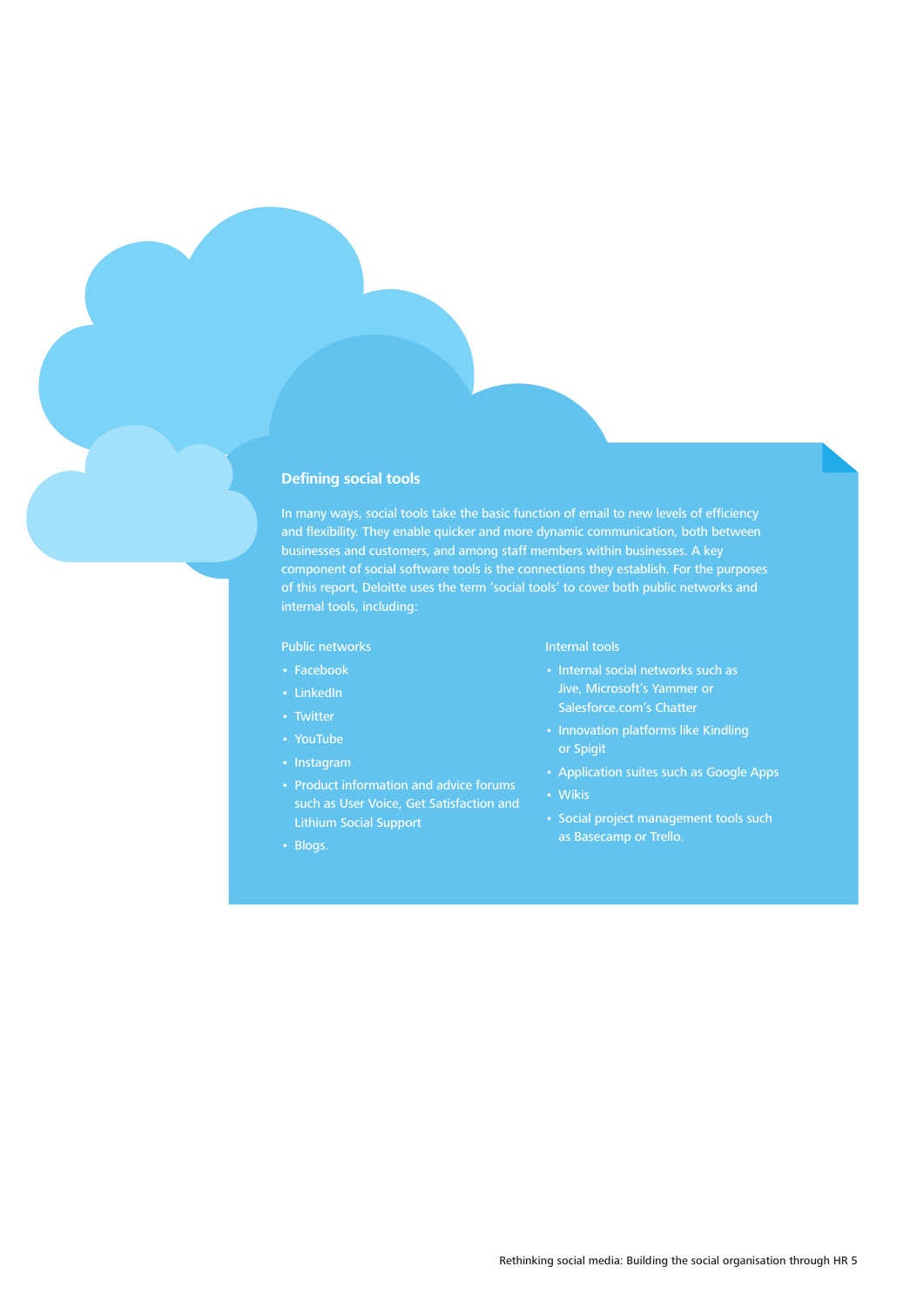# Research findings

Although the average Australian spends around 22 hours using social media every week<sup>2</sup>, many organisations still lack a formal social media policy, while others prefer to ban it altogether. To investigate why, Deloitte conducted a survey with AHRI of 502 HR practitioners working in organisations in various industries and of varying sizes.

In total, only 51 per cent of the respondents' organisations use social media sites and software for work activities. Of those that do, only 46 per cent have a formal policy or strategy in place outlining how they should be used within the organisation. The results for personal use in the workplace are similar: 51 per cent of respondents' organisations allow staff to access social

Figure 1: Reasons for banning social media

media sites for personal use at work, while only 61 per cent of these have a formal policy setting guidelines and boundaries for personal usage.

Many of the organisations without policies see social media as a risk to productivity and the business in general. Over half of the respondents that do use social media for work purposes aren't actively encouraged to do so. Similarly, with personal use, the majority of organisations restrict the way their employees use social media, while 38 per cent ban personal use entirely. This behaviour is predominantly driven by concerns over productivity and risk management (see Figure 1), with 82 per cent of respondents believing these concerns may be or are justified.



- 2 Neilsen Online Rating Survey, 2012, www.bupa.com. au/health-and-wellness/ shine/spirit/social-mediaand-its-impact-on-healthand-wellbeing http://www. nielsen.com/content/dam/ corporate/au/en/reports/2012/ Nielsen%20Online%20 Landscape%20Review%20 July%202012%20Media%20 Pack.pdf.
- 2012 Allied Workforce Mobility Survey, Allied HR IQ, May 2012, hriq.allied.com/ surveys/#results.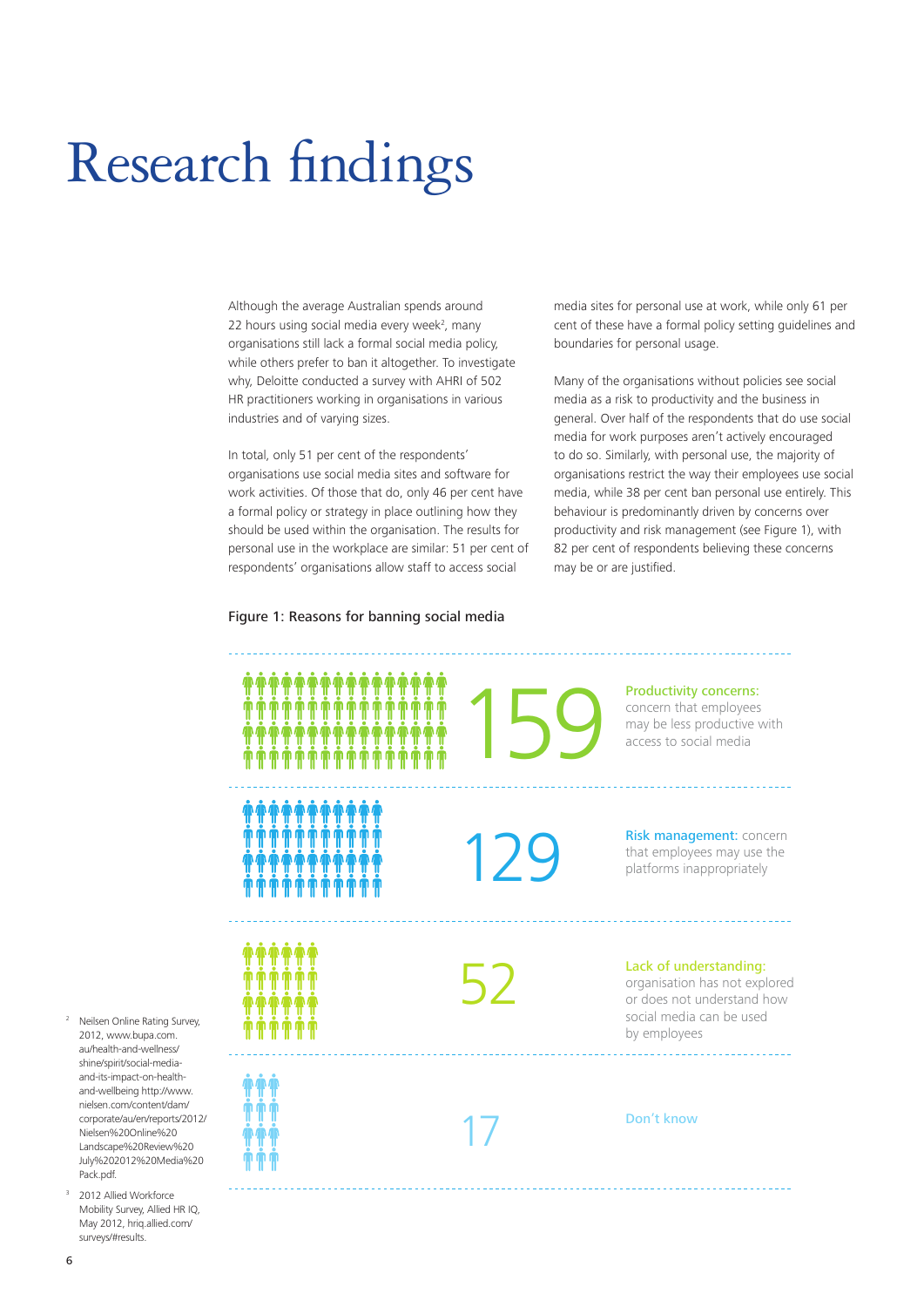Only 25 per cent of respondents' organisations use social media platforms to facilitate HR and people management practices (see Figure 2). This is consistent with a US report last year surveying 500 HR professionals, in which only 38 per cent rated social media as a 'good' or 'excellent' method of recruitment.<sup>3</sup>

Around a third of respondents reported an incident of inappropriate use of social media that had negatively affected their organisations. They indicate the main contributing factor was employee negligence (67 per cent), followed by lack of employee training on social media (39 per cent), lack of understanding of social media (38 per cent), lack of awareness of policies (32 per cent) and lack of a defined policy (31 per cent).

Despite the low uptake, organisations do understand that social tools are here to stay. Sixty-seven per cent of respondents believe that employees will continue to use social media for personal use despite it being banned. Sixty-four per cent also report that social platforms could positively affect HR and people management practices within their organisations. Respondents cited a lack of awareness and understanding of social media (65 per cent), concern about the risks (61 per cent) and uncertainty about which media to use for specific purposes (40 per cent) as the primary barriers to using social tools. These figures suggest organisations understand that social tools can create value, but are unsure how to integrate them.



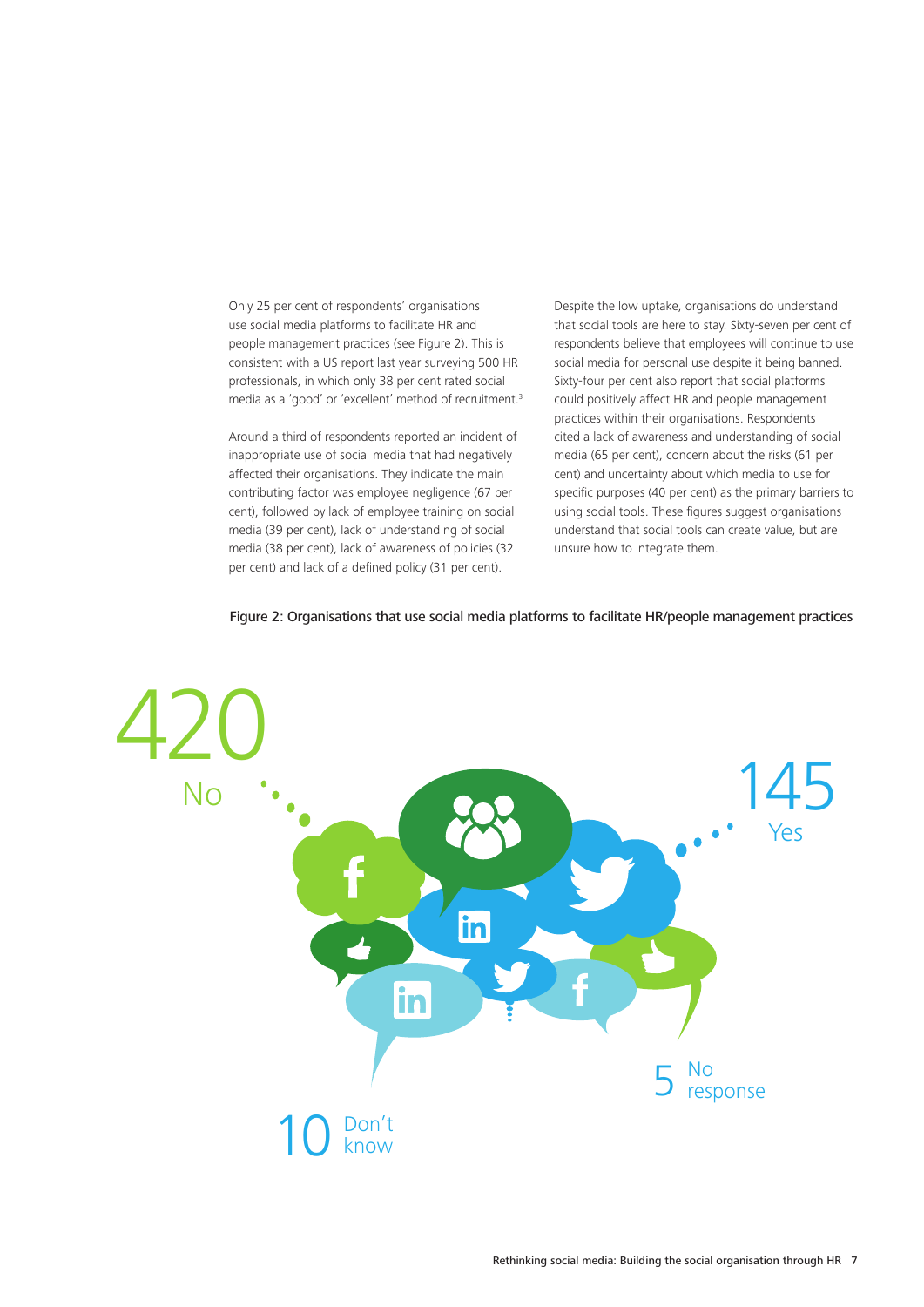### About the respondents

The survey addressed a broad range of responses from HR managers across a number of organisation types. Most of the 502 respondents worked in businesses with between 100 and 499 employees, followed closely by those in organisations of 1,000 employees or more and organisations of between 500 and 999 employees. Small businesses were strongly represented – 157 respondents were employed in organisations of between one and 99 staff (see Figure 3).

Most respondents worked in the private sector, with considerably fewer in the public and not-for-profit sectors, and government business enterprises (see Figure 4). The top four industries represented were professional, scientific and technical services; health care and social assistance, education and training; and financial and insurance services (see Figure 5).

Figure 3: There was a broad range of responses across organisation types

|                                                                                    | 1-99<br>employees<br>157    |
|------------------------------------------------------------------------------------|-----------------------------|
| <u>TTTTTTTTTTTTTTTTTTTTTT</u><br>ቝቝቝቝቝቝቝቝቝቝቝ<br>ኯ፟ኯ፟ኯ፟ኯ፟ኯ፟ኯ፞ኯ፞ኯ፞ኯ፞ኯ፞ኯ፞ኯ<br>ቀሳ<br>ተ | $182$ <sup>100-499</sup>    |
| IJЧ.<br><b>ጥጥጥጥጥ</b><br>ጥጥጥጥጥ                                                      | 500-999<br>employees<br>58  |
| <b>ۺۺٙۺۺۺۺۺۺۺۺۺۺۺۺۺۺۺۺ</b>                                                         | $1000+$<br>180<br>employees |
|                                                                                    | No response                 |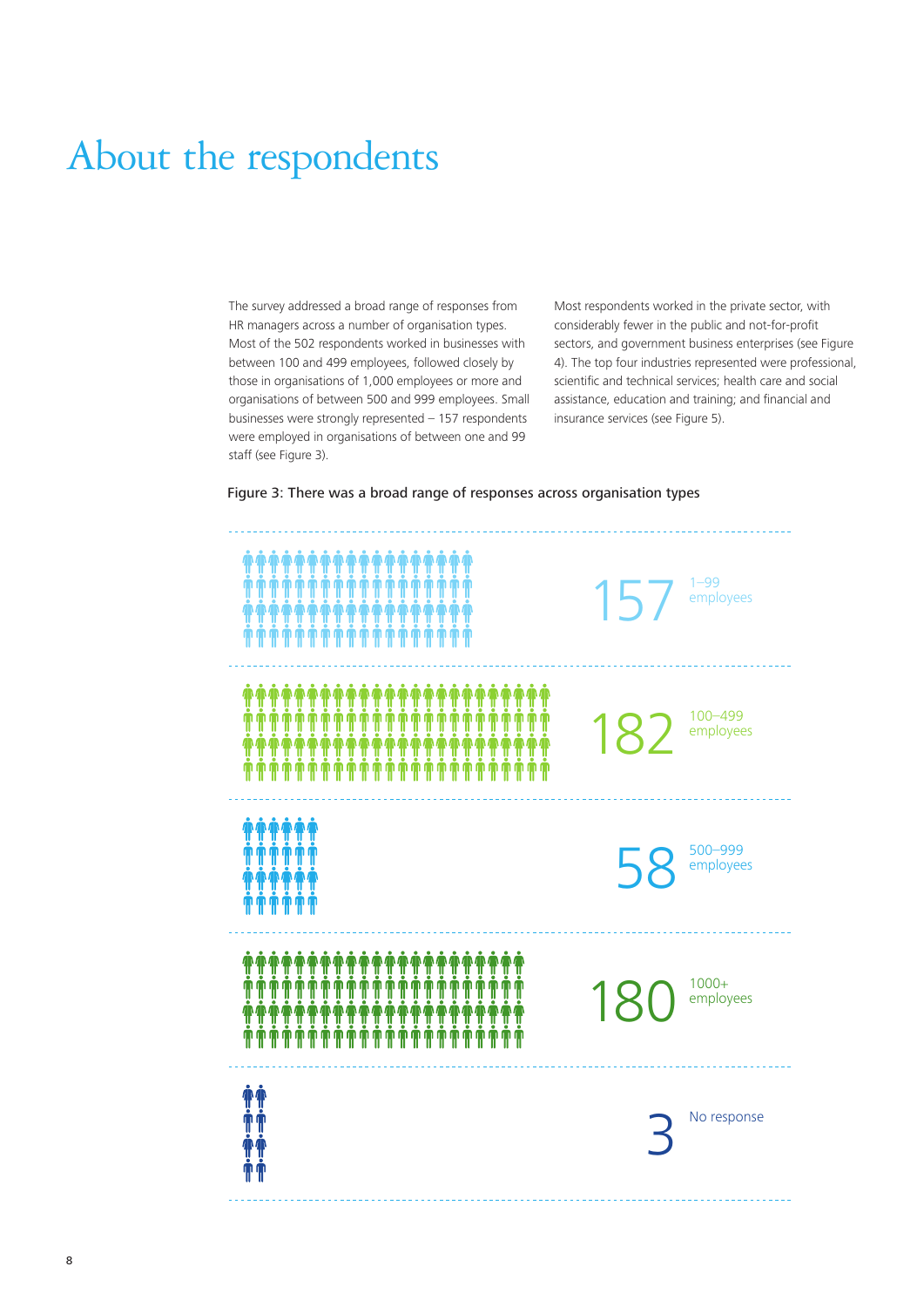

Figure 4: Most responses were from the private sector

Figure 5: Industries surveyed

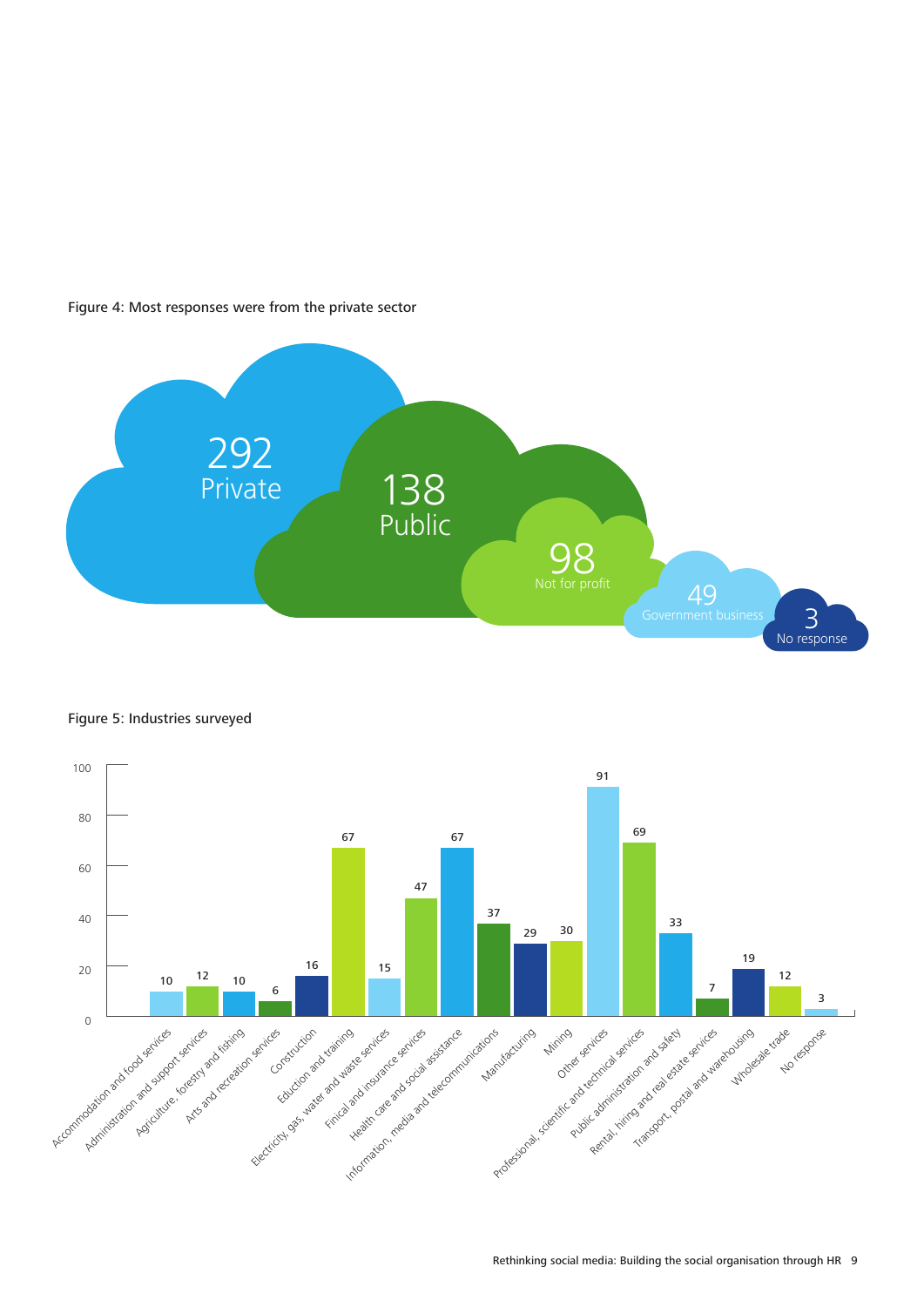# Business benefits

Social tools involve networking and can be used to brand a business. However, by limiting use to these capabilities, organisations risk measuring success in terms of the number of users, rather than the impact on business performance.

In her ebook *11 Rules for Creating Value in the Social Era* (Harvard Business Press, 2012), Nilofer Merchant argues that organisations' poor understanding comes from the term 'social media' itself. She says that organisations tend to focus on the 'media' association of social tools and don't realise that a broader perception can provide greater benefits. <sup>4</sup>

Merchant is on the right track; our survey found that most formal organisational policies regarding the use of social media for work refer to external employer branding rather than internal business performance. Policies tend to focus on who represents the organisation on social media sites (65 per cent), what is said on behalf of the organisation (64 per cent) and how the organisation is portrayed (66 per cent).

Social tools involve networking and can be used to brand a business. However, by limiting use to these capabilities, organisations risk measuring success in terms of the number of users, rather than the impact on business performance.

It's important for businesses to consider whether social tools will have a positive impact beyond branding. They might help maintain the company's image, but do they help it run more efficiently? Metrics relating to adoption have no bearing on real business results. The key is to use these tools in ways that improve how a business operates – to manage costly exceptions, reduce communications and travel costs, improve employee engagement, and rationalise training and recruitment.

4 'How Social Tools Can Help Your Company Avoid Strategic Failure', Nilofer Merchant, interviewed by Robert Berkman, MIT Sloan Management Review, 9 October 2012, sloanreview. mit.edu/feature/how-socialtools-can-help-your-companyavoid-strategic-failure/.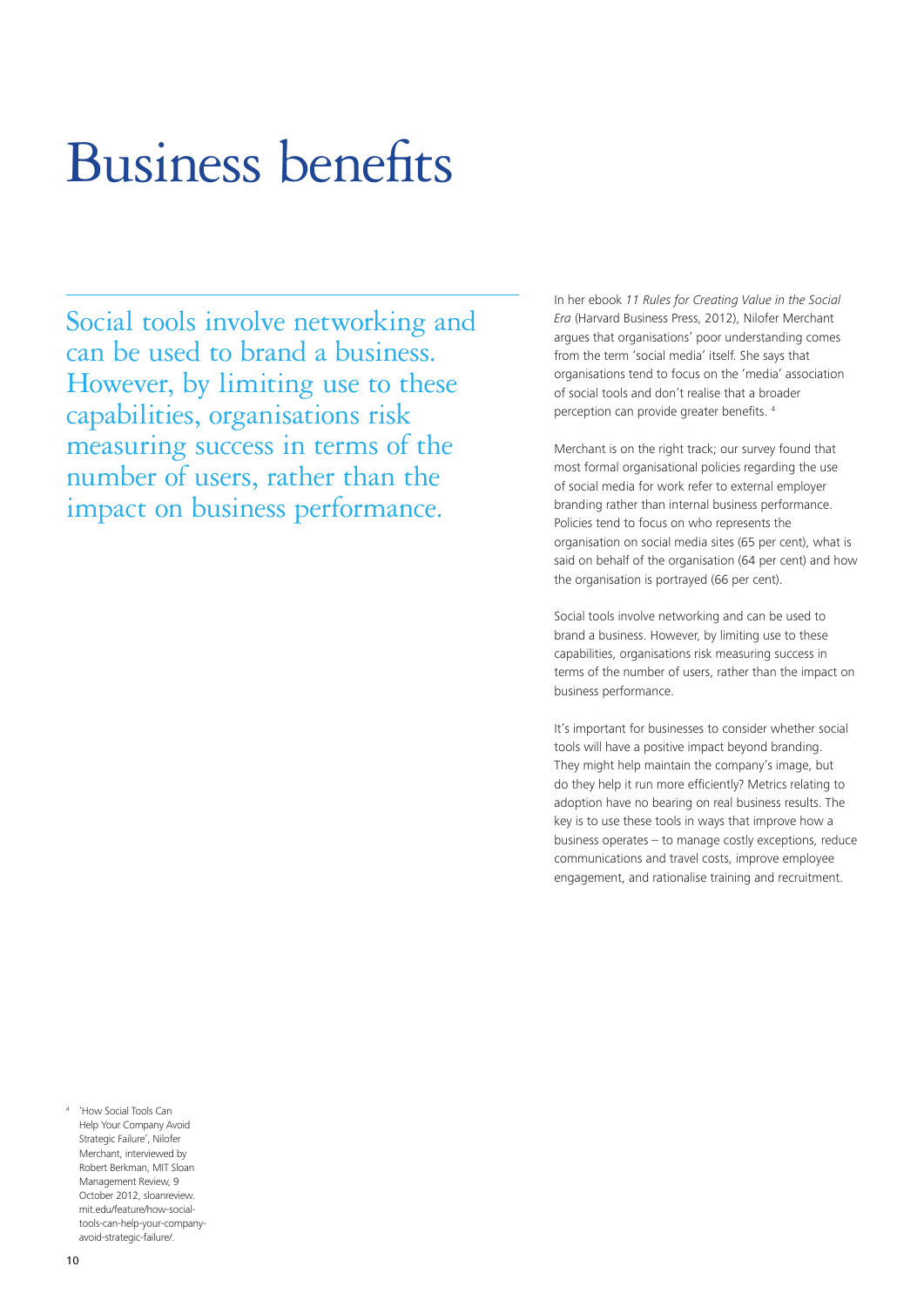### Managing exceptions

Consistency is critical in the business world. Organisations aspire to 'business as usual' levels of operation by automating processes and designing jobs around repeatable procedures. The problem comes when the unforeseeable and unexpected happens, from unanticipated customer needs to brand-damaging videos and supply chain-disrupting earthquakes.

Past Centre for the Edge research shows that employees in a wide range of roles spend between 60 and 70 per cent of their time minimising the negative impact of exceptions – non-routine and unforeseeable tasks that must be attended to but fall outside the boundaries of core business processes.<sup>5</sup> This time is spent identifying relevant experts and information to help them resolve such exceptions.

Social tools can help reduce these pain points by connecting networks of people who can solve problems or help navigate towards solutions in nextto-real time. While many businesses view social media as a branding platform or business threat, the truth is it can be a powerful tool for exception handling. It lends organisations a level of agility and adaptability that helps them respond to the unexpected more quickly and efficiently.

LG Electronics, with 82,000 employees across the world, estimates that regular users of its internal social software save about three hours a week by finding faster answers to business exceptions.<sup>6</sup> If every employee in the organisation used the tool regularly, it would save 246,000 hours per week – the equivalent of approximately 136 employees working full time for a year.

Telecommunications companies such as Telstra are also jumping on this opportunity to minimise exceptions and improve operating metrics relating to customer service. Telstra uses an online platform called CrowdSupport to crowdsource solutions to customer issues.<sup>7</sup> By connecting customers with other knowledgeable users, Telstra reduces the time and cost involved in resolving customer issues internally. Customers also benefit – the time and cost of waiting on the phone to speak to a representative is reduced or eliminated and customer satisfaction is improved. Telstra also seeks ideas from its customers opening up new possibilities for innovation.

Government departments responsible for disaster planning are also keenly aware of the need to handle exceptions more efficiently. For example, CSIRO is looking to improve its capabilities by harnessing the value of social networks. One of the key metrics of an emergency response organisation is its ability to respond to an event quickly. In a report on its newly developed Emergency Situation Awareness (ESA) software, CSIRO noted, "*Social networking has changed the way people broadcast and receive information. Every minute, vast amounts of information are communicated via Twitter. Our challenge is to make relevant information accessible to emergency services*." <sup>8</sup>

The ESA software sources real-time information relating to disaster incidents from social networks and provides early notification to emergency response organisations. These organisations can then prepare prior to official confirmation, reducing the time it takes to respond to a disaster. In Queensland, the software notified the Department of Community Safety of a grass fire, which enabled a safe and timely evacuation of a nearby hospital before conditions worsened. <sup>9</sup>

To capitalise on this potential, organisations first need to reassess the way they perceive social tools, along with their benefits and applications. Merchant claims that "*the social era will reward those organisations that realise they don't create value all by themselves*." <sup>10</sup> The businesses making the best use of social networks realise that networks extend beyond their employees – consumers are also affected by exceptions and can be used to resolve them.

- 5 'How Finding "Exceptions" Can Jump Start Your Social Initiative', John Hagel, MIT Sloan Management Review, 5 September 2012, sloanreview. mit.edu/feature/how-findingexceptions-can-jump-startyour-social-initiative.
- 6 'Yammer Success Story: LG Electronics – Improved Business Performance', www. yammer.com/wp-content/ uploads/2012/04/case\_study\_ lge.pdf.
- Telstra CrowdSupport; crowdsupport.telstra.com.au
- 8 'Emergency Situation Awareness tool for social media', CSIRO, 10 October 2012, www. csiro.au/en/Outcomes/ ICT-and-Services/emergencysituation-awareness. aspx#SocialMediaAnalysis.
- 9 **Ibid.**
- <sup>10</sup> 'How Social Tools Can Help Your Company Avoid Strategic Failure', Nilofer Merchant, interviewed by Robert Berkman, MIT Sloan Management Review, 9 October, 2012, sloanreview. mit.edu/feature/how-socialtools-can-help-your-companyavoid-strategic-failure/.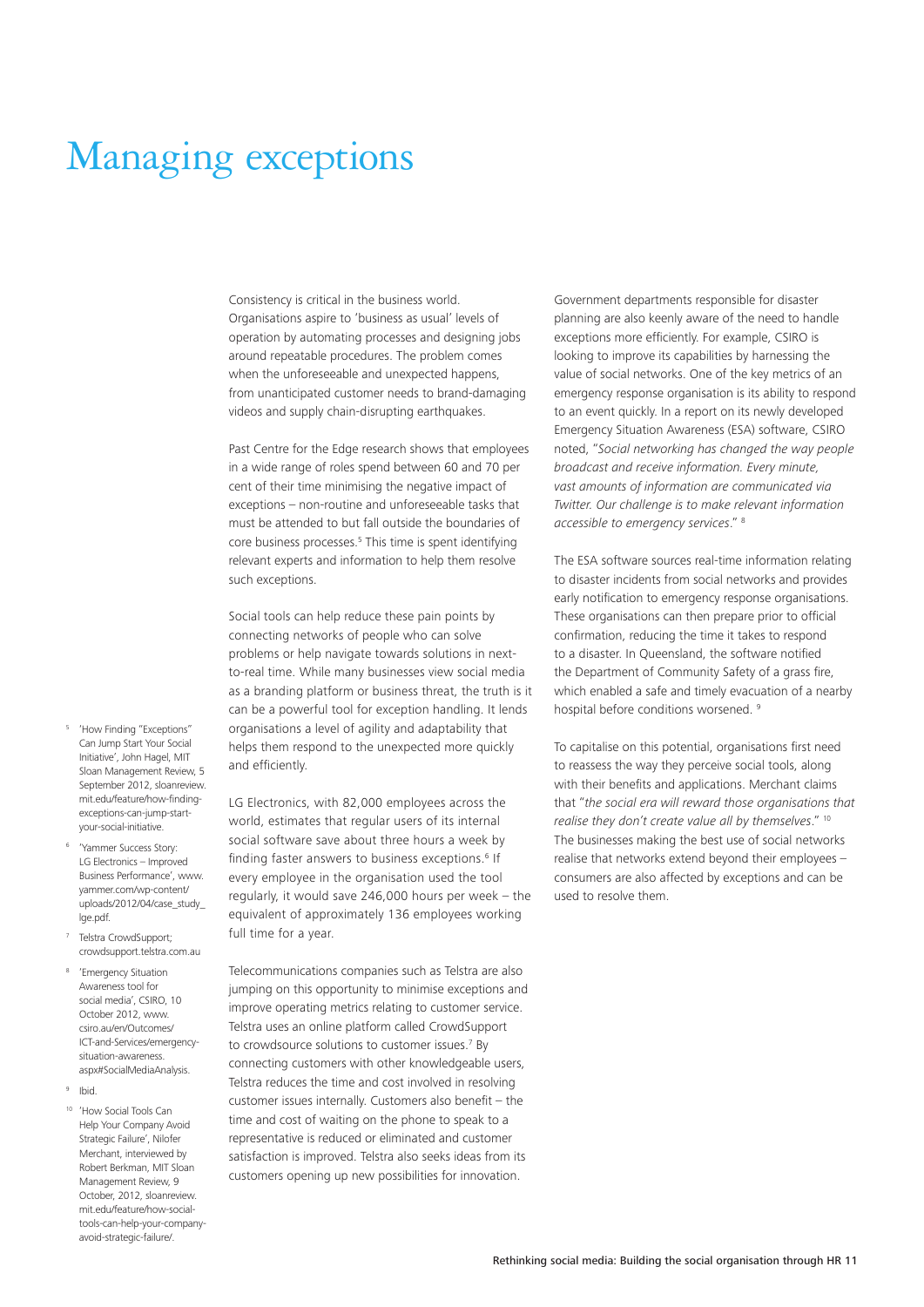## Westfield case study: *using Yammer to manage exceptions*

As Director of Westfield Shopping Centres in Australia, Andy Hodges is someone who understands exceptions and deals with them on a daily basis.

"*Every shopping centre is like a small village*," says Andy. "*When you are running 40 of them, every day brings some new issue that you couldn't predict*."

As he explains, it can also be difficult to anticipate the nature of these issues. Whether it's a serial fraudster making the most of a stolen credit card, or a kangaroo running loose on the fourth floor of a shopping centre car park, a prompt and successful resolution requires a high level of communication between staff.

To help manage the unforeseeable, Westfield Australia introduced an enterprise social network based on Yammer to connect people across shopping centres and the Support Office. As a result of working together, employees on the ground are able to identify problems, come up with and implement solutions, and involve the Support Office to solve the problem in a programmatic way. These communities are driving tangible business results. Store managers and retailers share best practices, solve problems, celebrate achievements and even share security tips.

#### If I hadn't seen it on Yammer, it would have been a bigger issue

For example, several stores identified a problem with a Westfield Gift Card through customer feedback and came together on Yammer to solve it. There was a communication issue around redemption codes, and a physical issue that placed the code too close to the magnetic stripe, preventing the stripe from working. By working together, store managers created a revised communications package for retailers and consumers, and looped in the Support Office quickly to physically relocate codes.

"*If I hadn't seen it on Yammer, it would have been a bigger issue*," said Andy. "*Because I saw it there, I could take care of it quickly (I dragged the GM into the office right away!) and get it resolved much faster for the people on the ground. Without Yammer, I may not have even seen this issue; it saved at least six weeks of pain*."

**Yammer**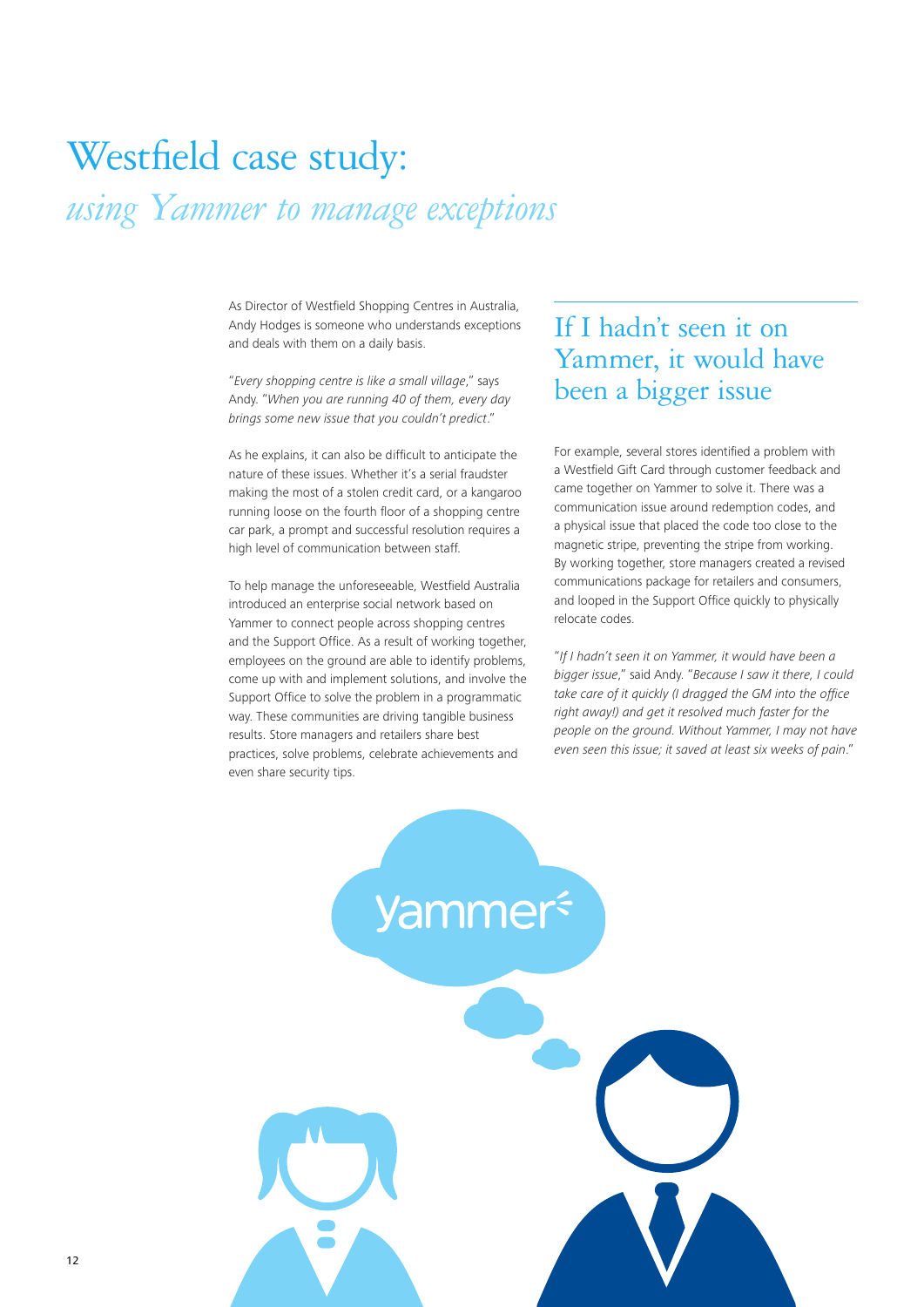### Accelerating communication

Social tools can help improve internal communications and aid productivity by facilitating collaboration.

EMC, a multinational company specialising in information management, was concerned about the time and money its people spent contracting expensive external vendors. In response, the company developed a test platform for its 40,000 global employees called EMC/ONE.

Based on Jive's social business platform, EMC/ONE reduces external vendor costs by enabling employees to more easily network and collaborate on projects. The platform delivered substantial benefits within a year. In one instance, an in-house production team at EMC was able to save approximately US\$10,000 by using the platform to collaborate with a thirdparty production crew on a sales video. Overall, EMC estimates that the platform has generated more than US\$40 million in savings.<sup>11</sup>

Using social tools in this way also benefited Deloitte's performance. Deloitte Australia recently measured the holistic value of its internal social networking platform, Yammer. It ran data analytics methods across individual business units' email usage, calls to mobiles, Yammer activity, organisational structure, web activity logs, and staff engagement surveys, together with performance metrics relating to revenue, revenue growth, gross margin, and business unit profitability.

The study found that employees who were most active on Yammer came from business units that demonstrated higher levels of revenue growth, profitability and staff engagement, and enjoyed lower staff turnover. People within these units were more connected across the firm, breaking down organisational silos. This suggests that employees who are connected via social tools are more productive in situations where the time required to seek advice can be reduced through real-time peer-to-peer support.

<sup>11</sup> What's Your Social Media Strategy', H. James Wilson, P.J. Guinan, Salvatore Parise, Bruce D. Weinberg, Harvard Business Review, July/August 2011, hbr.org/2011/07/ whats-your-social-mediastrategy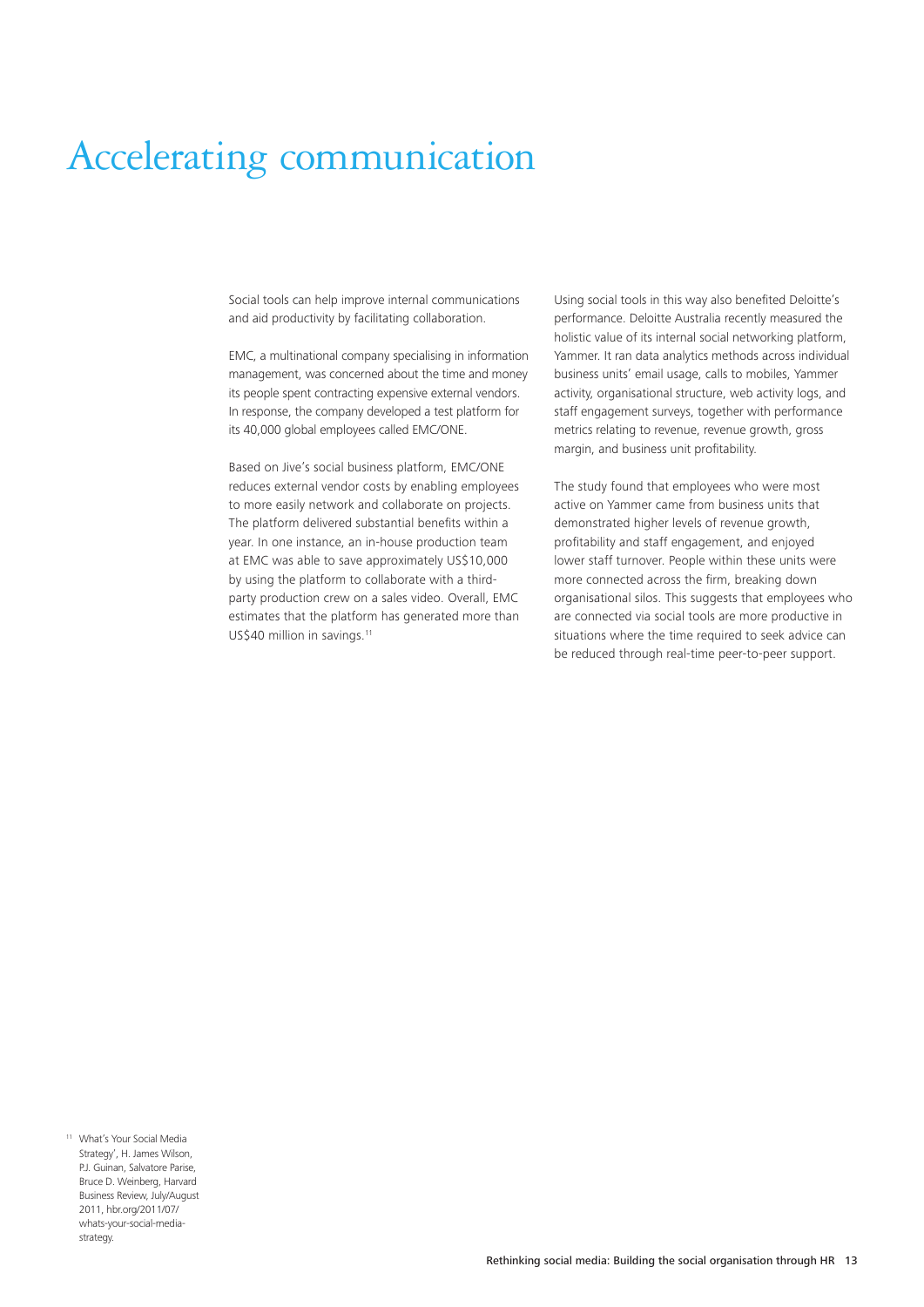### Driving engagement

The ability of social tools to engage employees should not be underestimated. According to a Hay Group study, only two-thirds of employees worldwide feel engaged in their work, with more than 44 per cent of the global workforce intending to leave their employer within five years.<sup>12</sup> Social tools are a cost-effective means of providing the support and conditions needed to encourage the type of engagement that leads to discretionary effort.

Passionate, proactive employees, who consistently seek to improve performance and inspire innovation, can connect and collaborate via social tools.<sup>13</sup> They are also a great way to take greater advantage of workforce diversity.

On the topic of diversity driving productivity, the University of Michigan's Professor Scott E. Page says, "*What the model showed was that diverse groups of problem solvers outperformed the groups of the best individuals at solving problems. The reason: the diverse groups got stuck less often than the smart individuals, who tended to think similarly*." <sup>14</sup>

Deloitte Australia's YamJams initiative – driven on the company's internal social Yammer network– is a good example of bringing diversity and engagement together (see breakout box 'YamJam success story').



employees<br>feel engaged



- <sup>12</sup> 'Depressed employee engagement stunts global business performance', Hay Group, www.haygroup. com/ww/press/details. aspx?id=34123.
- <sup>13</sup> The 2011 Shift Index: Measuring the forces of long-term change, John Hagel, John Seely Brown, Duleesha Kulasooriya, p. 101, www.deloitte.com/assets/ Dcom-UnitedStates/Local%20 Assets/Documents/us\_ tmt\_2011shiftindex\_111011. pdf.
- <sup>14</sup> 'In A Professor's Model, Diversity = Productivity', Claudia Dreifus, The New York Times, 8 January 2008, www. nytimes.com/2008/01/08/ science/08conv.html.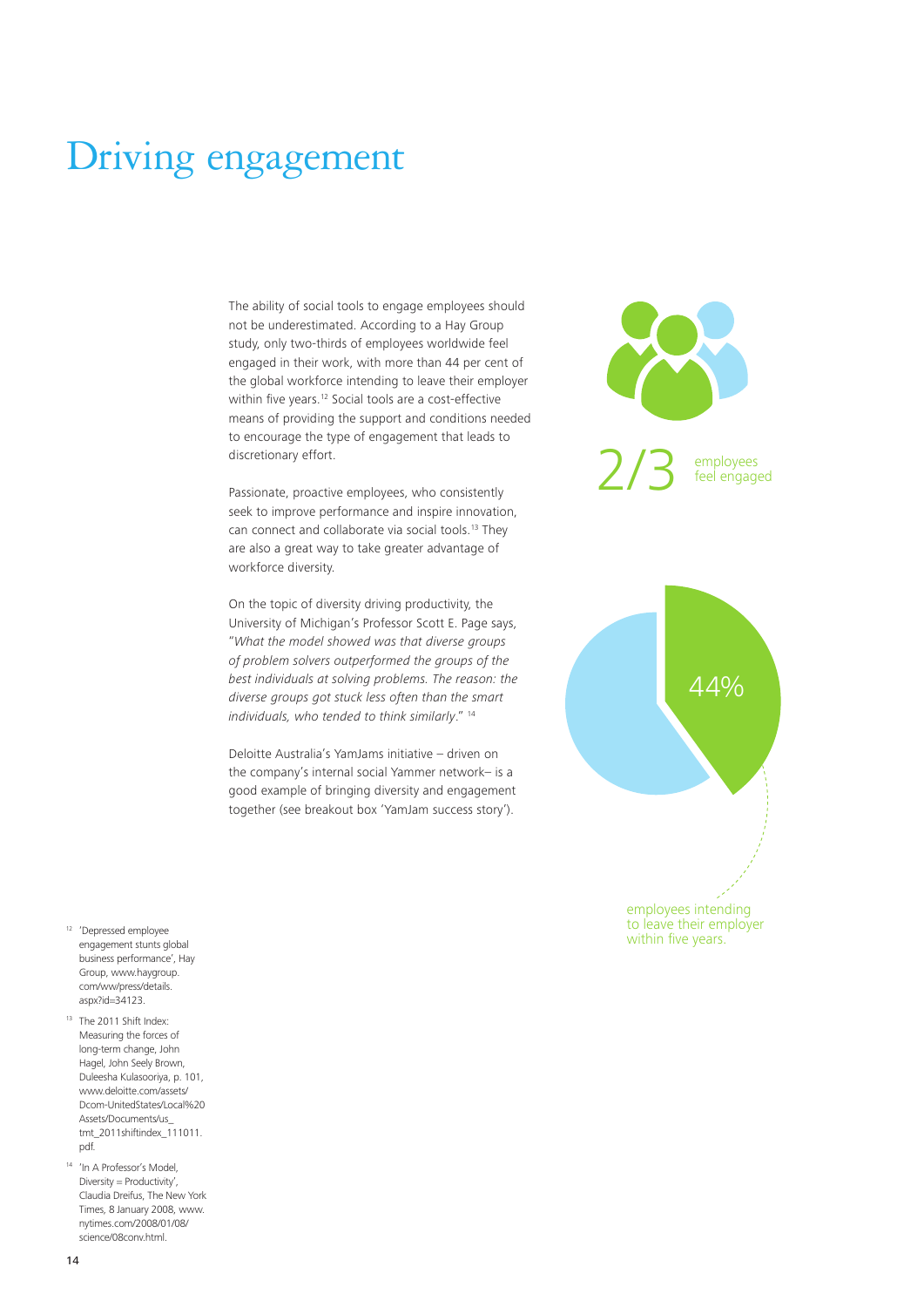### Improving recruitment experiences

Networks of people are a key asset to organisations and, with the help of social tools, can be used to generate real business value. But with so many exceptions occurring both inside and outside of the business, where do you start?

There is a widely held belief that social tools will have a profound impact on the way that organisations manage human capital. Although some HR processes have moved towards automated systems over the years, many activities remain dependent on people networks and knowledge flow for success. For example, Deloitte uses staff members' external social networks to recruit 'like minds' and relies on knowledge flow to new recruits for on-boarding and continuous learning.

There are a number of ways that social tools can be used to create time and cost efficiencies within recruitment processes. Traditionally, newspapers have been used to advertise vacancies. Australiacentric websites such as Seek and MyCareer have now become a medium for connecting employers and job seekers. Alternatively, some organisations fill positions via word of mouth. The underlying message is the same; we rely on networks to communicate and receive information about prospective candidates.

However, digital disruption in the marketplace has brought about a game changer in recruitment – companies can now directly connect with people networks en masse. Polycom, a communications solutions company employing more than 3,000 employees in 23 countries, has moved its recruitment in-house, saving more than £2 million annually. Along with an internal team of five recruiters, Polycom uses LinkedIn's Recruiter tool to hire 60 per cent of its staff across the Europe, Middle East and Africa (EMEA)

region. This tool allows organisations to see profiles and names beyond their employees' networks and provides an advanced search interface to locate global talent. Not only has Polycom reduced its reliance on recruitment agencies, the company saved £53,000 in agency fees by recruiting its Vice President of Marketing through LinkedIn.<sup>15</sup>

One of the other key benefits of recruiting using social tools is that companies no longer have to focus on 'active' candidates (individuals who are actively seeking employment). The rise of social media is driving a shift towards directly sourcing 'passive' candidates, who may not currently be looking for their next career move.<sup>16</sup> This means that organisations can be proactive in recruiting their share of top talent.

There is also the added benefit of having more control over employee branding. Take Sodexo as an example. By connecting directly with talent through social media, the food services and facilities management company has increased traffic to its careers website from 52,000 to 181,000 year-on-year. Sodexo has reduced its annual recruitment advertising expenses by \$300,000.<sup>17</sup> It has also strategically aligned a large part of its recruiting with Facebook, as the majority of the company's potential talent uses this network.

By integrating its careers blog with its Facebook page, Sodexo is engaging people with tips for job seeking and competitions. A quarter of new hires in 2009 said they read this blog when applying for a vacancy. Facebook users can search for jobs, visit the Sodexo YouTube channel and select events to attend. This direct approach means Facebook users feel connected to an authentic company that is willing to share and collaborate.

- <sup>15</sup> 'Case Study: Polycom', LinkedIn Talent Solutions, LinkedIn Corporation, 2011, talent.linkedin.com/ downloads/assets/li\_polycom\_ case\_study.pdf.
- <sup>16</sup> 'Social media used to poach workers', Chris Zappone, The Age, 7 May 2012, www.theage.com.au/ small-business/managing/ social-media-used-to-poachworkers-20120506-1y6z0. html.
- <sup>17</sup> 'Sodexo Earns SNCR Excellence Award for Innovative Use of Social Media', Sodexo USA, 2 December 2009, http:// www.woodco.com/usen/ newsroom/press/press09/ sncrexcellenceaward.asp.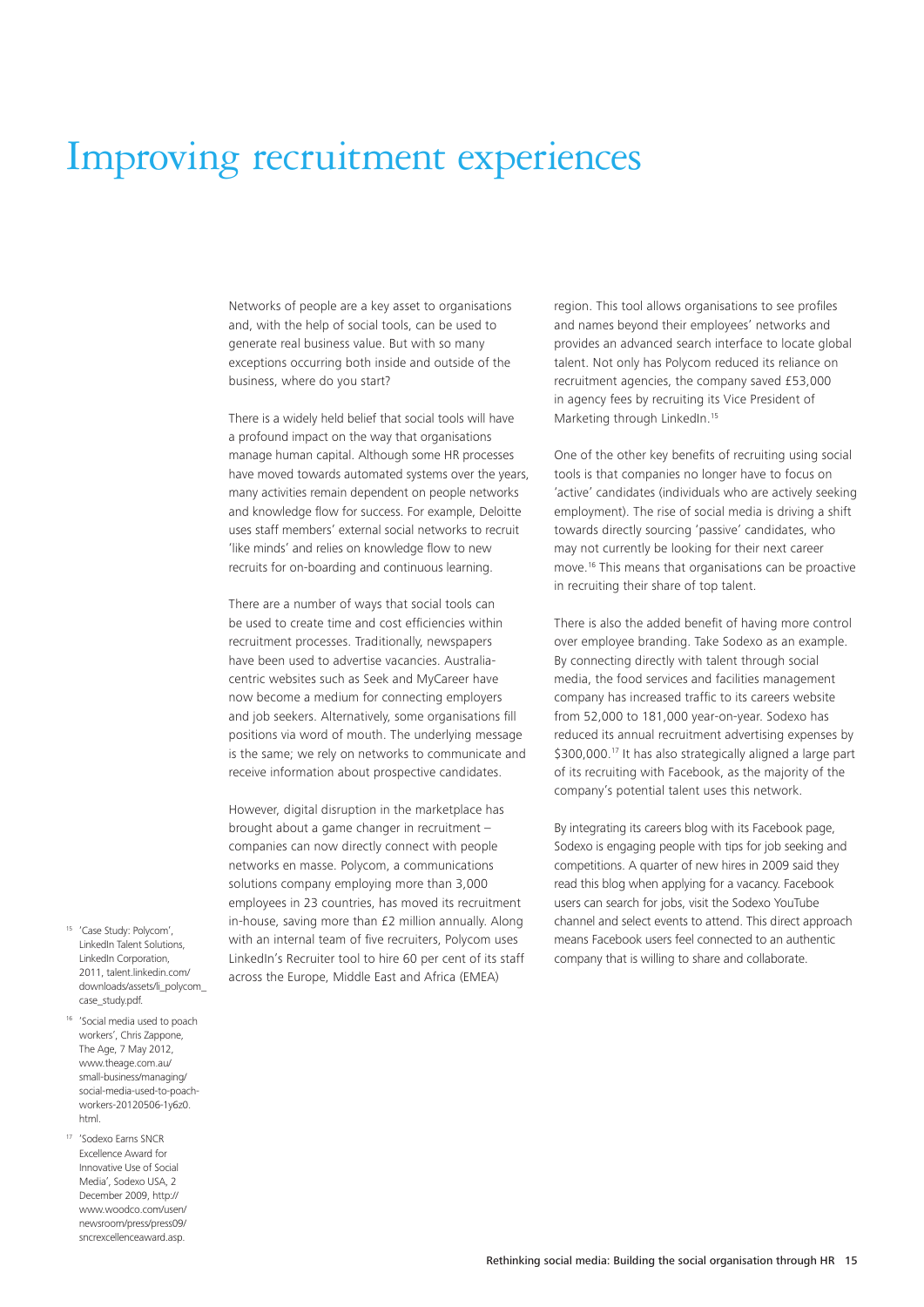### Reducing training and travel costs

Social tools have the ability to alleviate other pressure points with HR activities. We know that the costs involved in on-boarding employees can be immense when the costs of induction, training and further learning are taken into consideration. A US study estimates that it takes eight months on average for an employee to become fully productive and that 23 per cent will probably leave before their one-year anniversary.<sup>19</sup> How can we ensure that new employees become productive and engaged as soon as possible, without inflicting considerable cost on the business?

#### Social software has the potential to improve the efficiency of on-boarding, as well as alleviating the associated cost.

Only 19 per cent of respondents to the survey use an organisation-specific platform for on-boarding, despite the positive effect it has on business performance. Social software has the potential to improve the efficiency of on-boarding, as well as alleviating the associated cost. It can give new employees answers to questions not covered during induction, and allow them to join relevant groups and extensive discussions to position the work of their own business unit in an organisation-wide context.

A tougher economic climate also puts pressure on employee travel, making it difficult to connect and train a geographically dispersed workforce. Despite this, only 27 per cent of respondents use an organisation-specific online platform for knowledge sharing, and 24 per cent for learning and development and project team communications. As with on-boarding, the strategic use of social software tools can lower the cost and improve the efficiency of working with remote employees.

#### Internal networking platforms for enterprises, such as Yammer, are a great way to help new hires connect to relevant people, tools and information. For ongoing learning, organisation-specific online platforms can deliver high-quality training at a fraction of the cost of flying executives in from around the world.

Online platforms can also help continue the conversation once formal training is completed, ensuring that participants revisit the content.<sup>20</sup> Writing on Deloitte's use of Yammer, University of Sydney academic Kai Riemer cites the importance of building the 'social fabric' of an organisation to foster collaboration between knowledge workers.

Riemer observes that Yammer serves such a purpose within Deloitte. By allowing staff from geographically discrete offices to discuss industry matters and share ideas, Yammer helps break down communicative barriers and allows employees to work more effectively together.

"*What emerges is a shared background that is the foundation for all other knowledge work to happen*," says Riemer. "*Only if people are aware of what others are doing and what they are interested in can they post the relevant information that provides the foundation for serendipity to happen*."<sup>21</sup>

Deloitte Australia's use of Yammer to collaborate with the firm's team in Hyderabad, India, is an example of this. It has helped to establish a social fabric across the offices, allowing employees in each location to build connections and work productively across time zones and geographies, even though they will never meet face to face.

#### <sup>18</sup> Ibid.

<sup>19</sup> 2012 Allied Workforce Mobility Survey, Allied HR IQ, May 2012, hriq.allied.com/ surveys/#results.

- <sup>20</sup> 'Use Yammer In Your Training Programs', Allison Michels, Yammer The Blog, 15 November 2011, blog. yammer.com/blog/2011/11/ use-yammer-in-your-trainingprograms.html.
- <sup>21</sup> 'Enterprise Social Networking in Knowledge Work', Kai Riemer, Backed By Research, 19 May 2012, byresearch. wordpress.com/2012/05/19/ esn-knowledge/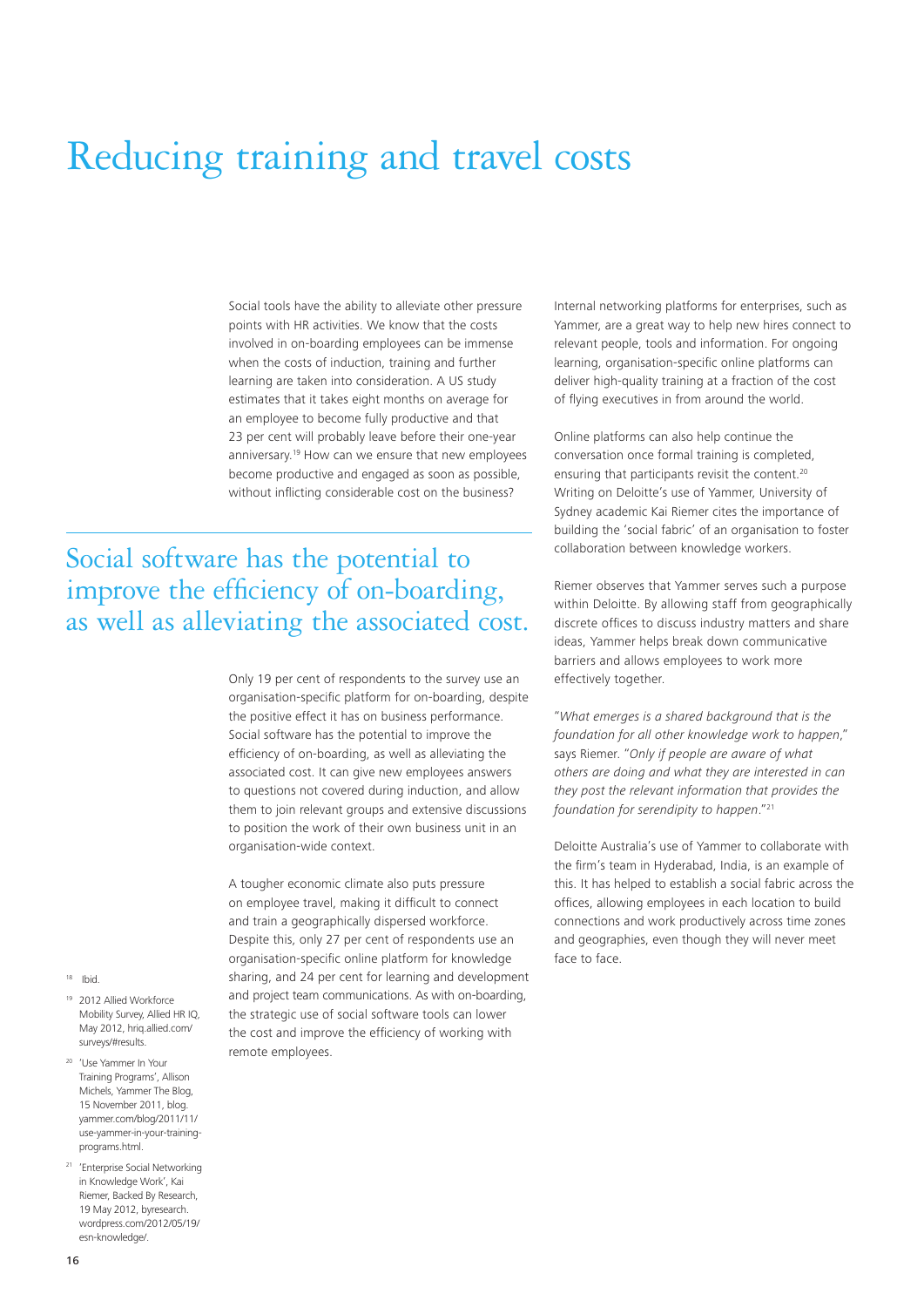### Using Yammer as an efficient team-building tool

Social software has helped improve communication within teams at Deloitte.

Approximately 10 weeks into a \$4.5 million, year-long engagement with a major client, Deloitte identified that the internal project team was having communication issues.

After reviewing the problem, Deloitte Australia's Digital Director, Esan Tabrizi, decided to use Yammer to improve lines of communication between team members in the firm's Melbourne and Sydney offices, and those working on-site at the client's office.

In the first three weeks using the software, Tabrizi observed substantial improvements within the team. Yammer gave each team member a comprehensive awareness of key project information. Whenever team members left a client workshop, interview or technical design session, they would immediately enter key points and notes into Yammer for co-workers to review and comment on.

Now, if anyone working on the project is unsure of a concept or has a pressing question, they bypass team leaders to post their query directly to Yammer for a more efficient answer. The project's technical team has found this approach particularly useful for answering business queries during technical design workshops with the client.

Yammer also served to replace the project's daily ' stand up' team meeting. Instead of meeting, employees post discussion points as Yammer threads tagged '#cxstandup'. Co-workers then 'like' posts to indicate they have been read, and respond with necessary information. This makes it simpler to gauge the work of the whole team despite its dispersion. It also saves each team member 30 minutes of time daily, allowing them to schedule client sessions or workshops at 9am each day without having to miss the meeting.

Tabrizi reported that Yammer has simplified team on-boarding, and has become a focal point for team quirks and in-jokes, helping to create a cohesive culture, despite the distribution of team members.

"*I see the use of the private Yammer group as a mechanism that has broken down all these barriers and helped us achieve a much more inclusive team*," he said.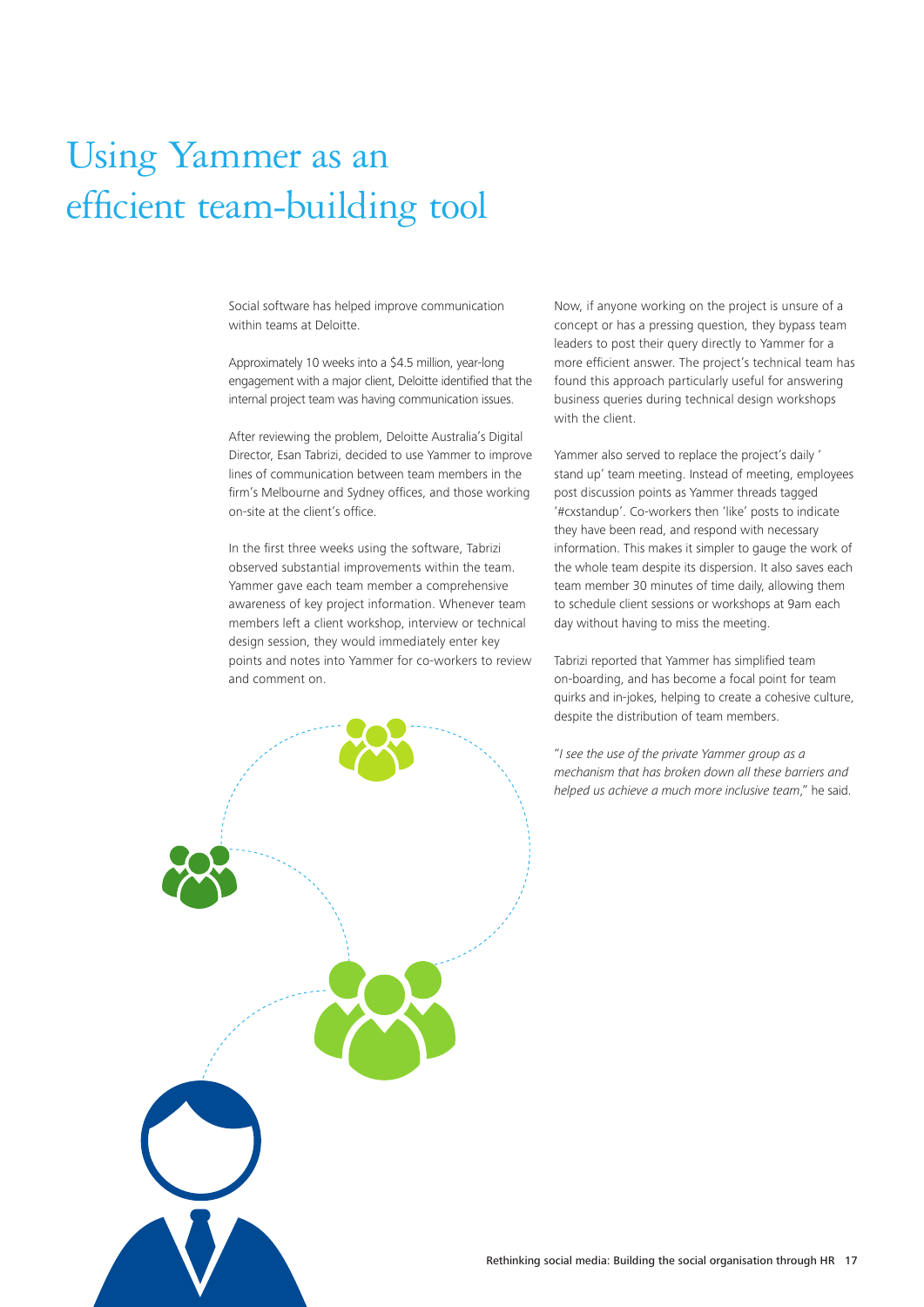## Next steps

The examples of success highlighted in this report indicate that there is a business case for embracing social tools. In order to produce effective change, organisations need to adopt a strategic view – social is not just about branding and a Facebook page.

To identify how social tools can benefit business, there are five key considerations to address.

The first is to identify the exceptions that are costing the business the most time, money and efficiency. Drill down to the front line and identify exactly what the problem is. Then, think about whether social software can help solve the problem.

The second step is to identify where social belongs in the organisation. Social tools should not be the sole responsibility of the IT department. Responding to the big shift requires an organisation-wide effort. Given the potential for improving HR-related activities, it is important that HR sits at the decision-making table in the organisation.

Third, consider whether the organisation is taking full advantage of its employees' social software skills. Australians are among the most active users of social networking platforms in the world. While many organisations have not yet developed active followings on social networks, their employees have. In their lives outside work, people are using social networks to build and maintain relationships, learn, collaborate and express their creativity. Leveraging these skills and networks in a business context provides an immediate source of value. The organisation might have already identified a number of opportunities to improve business performance. But success will only come with momentum. Before a business-wide change can occur, executive leaders need to be supportive of social software usage. As a fourth step, assess the organisation's current state. Is it equipped, both culturally and structurally, to embed social tools?

Have frank conversations about the current social media policy and whether it enables business functions to benefit from the potential of social tools. Great social media policies find a balance between encouraging a culture of creativity and transparency, and drawing a clear line in the sand on what is considered inappropriate behaviour.

Finally, make sure the social tool's impact can be easily quantified. Success should not be measured by adoption rates. Consider which business performance metrics the social tool will affect and how its success will be gauged.

With all of these considerations addressed, the organisation can begin to realise the full benefits of social tools.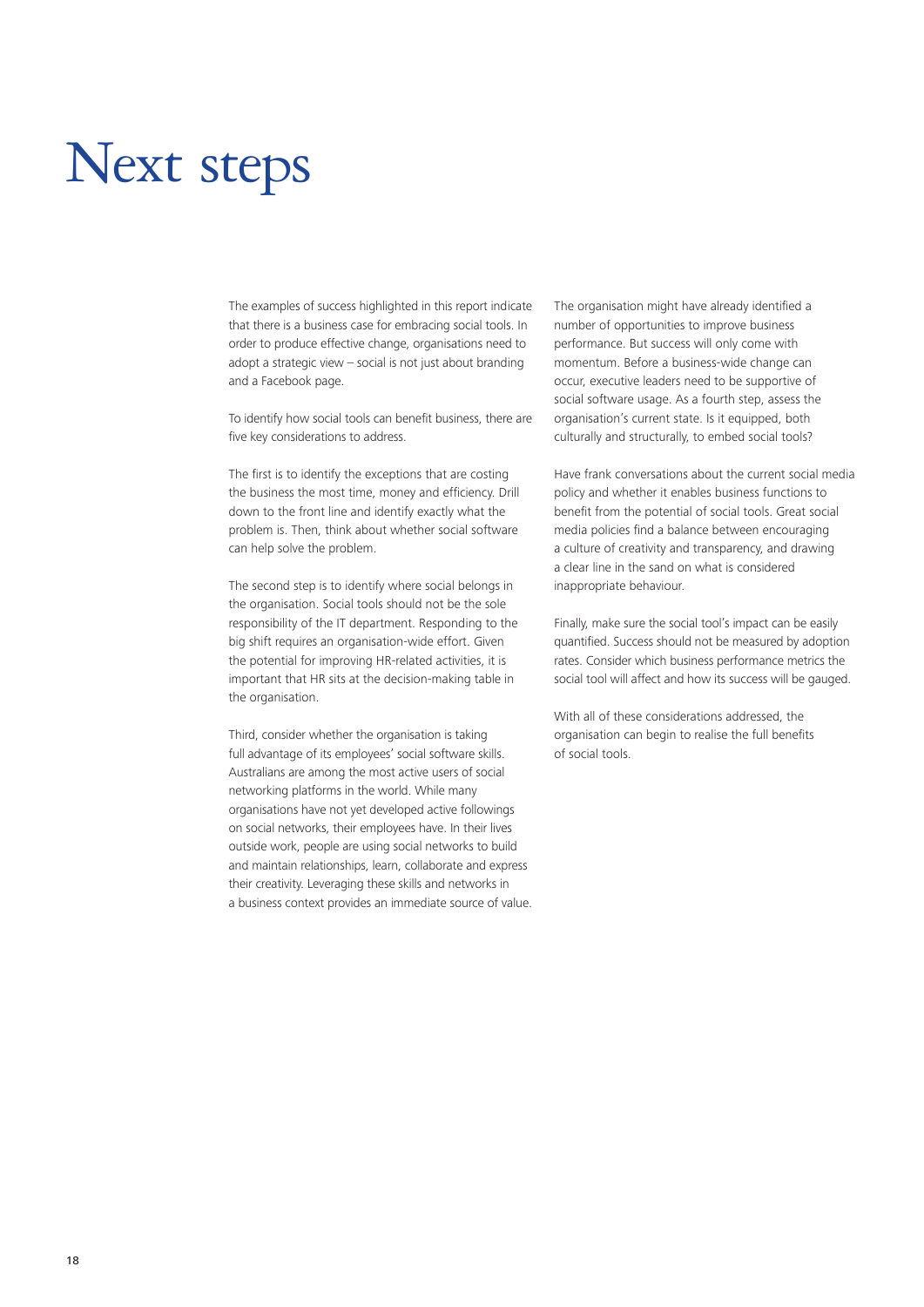#### 5 steps for using social tools in business

- 1. Find the disruptive exceptions in your business and consider how social software might help
- 2. Establish where social software belongs don't isolate it to one department
- 3. Assess the potential to leverage employees' existing social media skills
- 4. Revise existing policies to remove potential roadblocks
- 5. Set realistic milestones for measuring RoI.